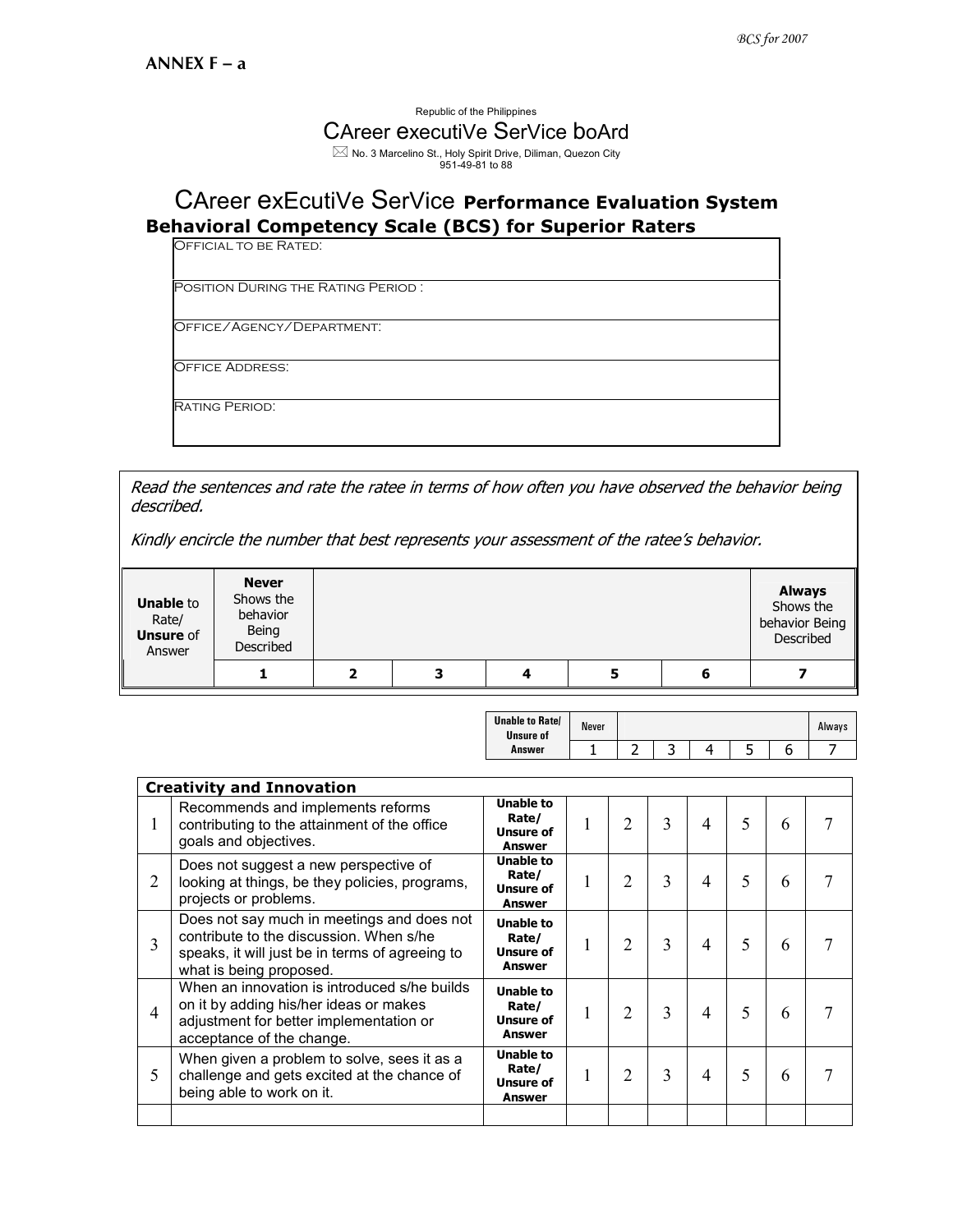|                |                                                                                                                                                                          |                                                         | Never        |                |   |                |   |   | Always         |
|----------------|--------------------------------------------------------------------------------------------------------------------------------------------------------------------------|---------------------------------------------------------|--------------|----------------|---|----------------|---|---|----------------|
|                | <b>Critical and Systemic Thinking</b>                                                                                                                                    |                                                         |              |                |   |                |   |   |                |
| 6              | Does not explore other ways of doing things<br>and resigns to prevailing circumstances.                                                                                  | Unable to<br>Rate/<br>Unsure of<br>Answer               | 1            | 2              | 3 | $\overline{4}$ | 5 | 6 | 7              |
| $\overline{7}$ | Anticipates changes along the way<br>particularly when planning a project and<br>makes contingency plans.                                                                | <b>Unable to</b><br>Rate/<br>Unsure of<br>Answer        | 1            | $\overline{2}$ | 3 | $\overline{4}$ | 5 | 6 | $\overline{7}$ |
| 8              | Systematically analyzes and evaluates<br>problems and issues as basis for<br>recommending and implementing effective<br>solutions.                                       | Unable to<br>Rate/<br>Unsure of<br>Answer               | 1            | $\overline{2}$ | 3 | $\overline{4}$ | 5 | 6 | 7              |
| 9              | Does not check the nature and sources of<br>data or information before deciding.                                                                                         | <b>Unable to</b><br>Rate/<br>Unsure of<br>Answer        | 1            | 2              | 3 | $\overline{4}$ | 5 | 6 | $\overline{7}$ |
|                | <b>Environmental Acumen</b>                                                                                                                                              |                                                         |              |                |   |                |   |   |                |
| 10             | Blames limited government resources for<br>inability to meet service quality standards.                                                                                  | <b>Unable to</b><br>Rate/<br>Unsure of<br>Answer        | 1            | $\overline{2}$ | 3 | 4              | 5 | 6 | $\overline{7}$ |
| 11             | Does not maximize the use of scarce<br>government resources to achieve expected<br>outputs.                                                                              | <b>Unable to</b><br>Rate/<br>Unsure of<br>Answer        | 1            | 2              | 3 | 4              | 5 | 6 | $\tau$         |
| 12             | Does not network and establish strategic<br>alliances with stakeholders to achieve<br>goals/objectives.                                                                  | <b>Unable to</b><br>Rate/<br>Unsure of<br>Answer        | 1            | $\overline{2}$ | 3 | 4              | 5 | 6 | 7              |
| 13             | Sees opportunities when to effectively pursue<br>his/her unit's/department's goals.                                                                                      | <b>Unable to</b><br>Rate/<br>Unsure of<br>Answer        | 1            | $\overline{2}$ | 3 | 4              | 5 | 6 | $\overline{7}$ |
| 14             | Willingly attends to activities that would entail<br>relating to other stakeholders including LGUs,<br>clients, and development agencies.                                | <b>Unable to</b><br>Rate/<br>Unsure of<br>Answer        | 1            | 2              | 3 | 4              | 5 | 6 | $\tau$         |
|                | <b>Honesty and Integrity</b>                                                                                                                                             |                                                         |              |                |   |                |   |   |                |
| 15             | Lets work pile up on desk and unmindful of<br>set deadlines for tasks.                                                                                                   | <b>Unable to</b><br>Rate/<br><b>Unsure of</b><br>Answer | 1            | $\overline{2}$ | 3 | $\overline{4}$ | 5 | 6 | $\tau$         |
| 16             | Does not report to work regularly.                                                                                                                                       | Unable to<br>Rate/<br><b>Unsure of</b><br>Answer        | $\mathbf{1}$ | $\overline{2}$ | 3 | 4              | 5 | 6 | 7              |
| 17             | Works expeditiously to achieve results on<br>time.                                                                                                                       | <b>Unable to</b><br>Rate/<br>Unsure of<br>Answer        | 1            | 2              | 3 | 4              | 5 | 6 | 7              |
| 18             | Makes use of official time and resources<br>wisely.                                                                                                                      | Unable to<br>Rate/<br>Unsure of<br>Answer               | 1            | 2              | 3 | $\overline{4}$ | 5 | 6 | $\tau$         |
|                | <b>Judgment</b>                                                                                                                                                          |                                                         |              |                |   |                |   |   |                |
| 19             | Listens to hearsay and does not look at all<br>angles.                                                                                                                   | <b>Unable to</b><br>Rate/<br>Unsure of<br>Answer        | 1            | $\overline{2}$ | 3 | $\overline{4}$ | 5 | 6 | 7              |
| 20             | Weighs matter judiciously and takes<br>necessary action for his/her decision to be<br>carried out.                                                                       | Unable to<br>Rate/<br>Unsure of<br>Answer               | 1            | 2              | 3 | 4              | 5 | 6 | $\tau$         |
| 21             | Knows how to set priorities. Is not easily<br>overwhelmed if assigned multi-tasks because<br>s/he has a defined set of criteria by which<br>s/he assesses his/her tasks. | Unable to<br>Rate/<br>Unsure of<br>Answer               | 1            | $\overline{2}$ | 3 | $\overline{4}$ | 5 | 6 | $\tau$         |